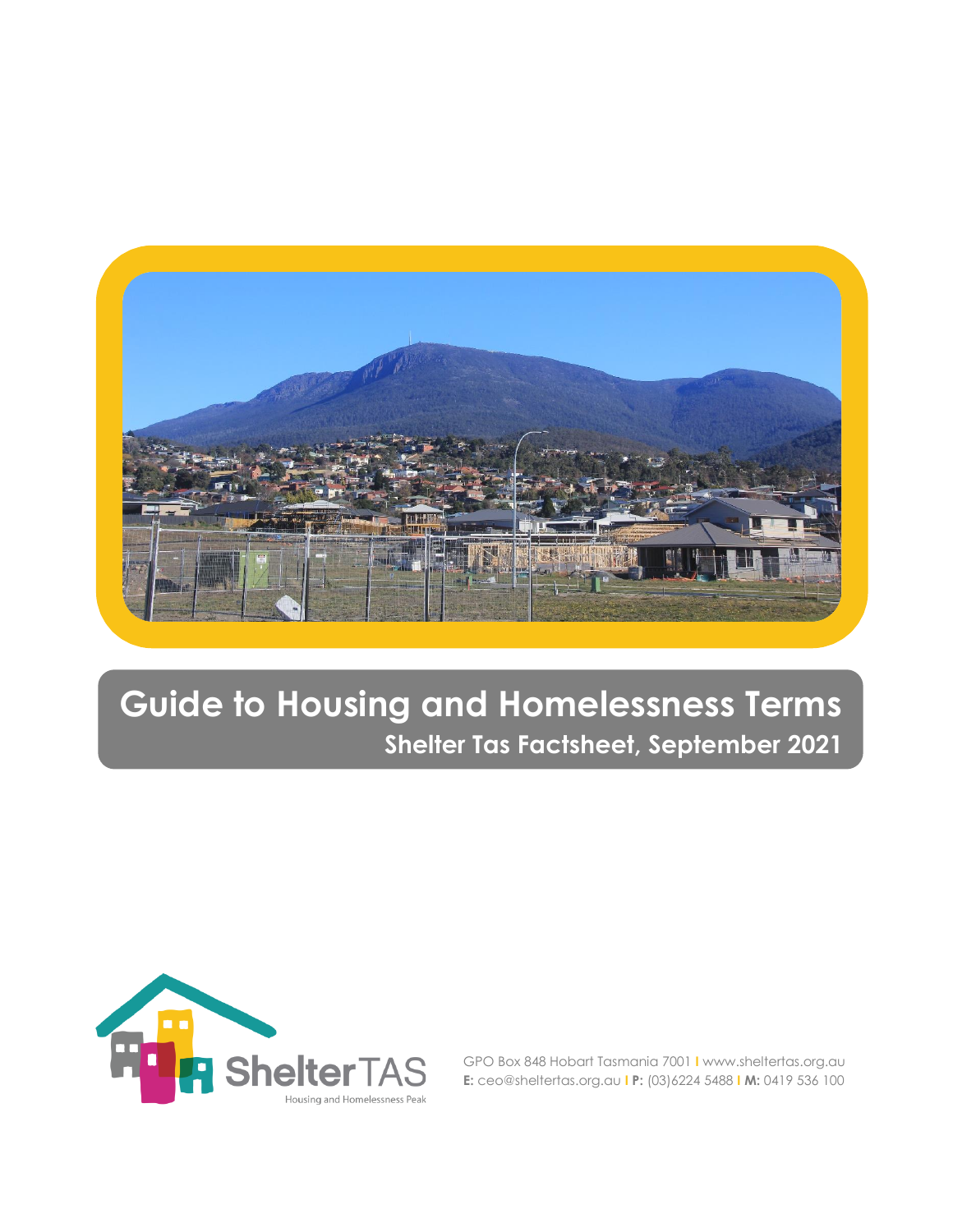*Built on factsheets developed by our colleagues at Shelter NSW and Shelter WA Current at September 2021*

### **Contact Shelter Tas**

GPO Box 848 Hobart Tasmania 7001 **W:** sheltertas.org.au **E:** ceo@sheltertas.org.au **P:** (03) 6224 5488



Tasmanian

GOVErnment Shelter Tas is supported by the Department of Communities Tasmania.



Shelter Tasmania acknowledges the Traditional Owners of country throughout Tasmania and their continuing connection to the land, sea and community. We pay our respects to them and their cultures, and to elders past and present.

> Shelter Tas welcomes and supports people of diverse genders and sexual orientations.

© Shelter Tasmania Inc. 2021

This work is licensed under a Creative Commons Attribution-NonCommercial 4.0 International License, see [https://creativecommons.org/licenses/by-nc/4.0/.](https://creativecommons.org/licenses/by-nc/4.0/)

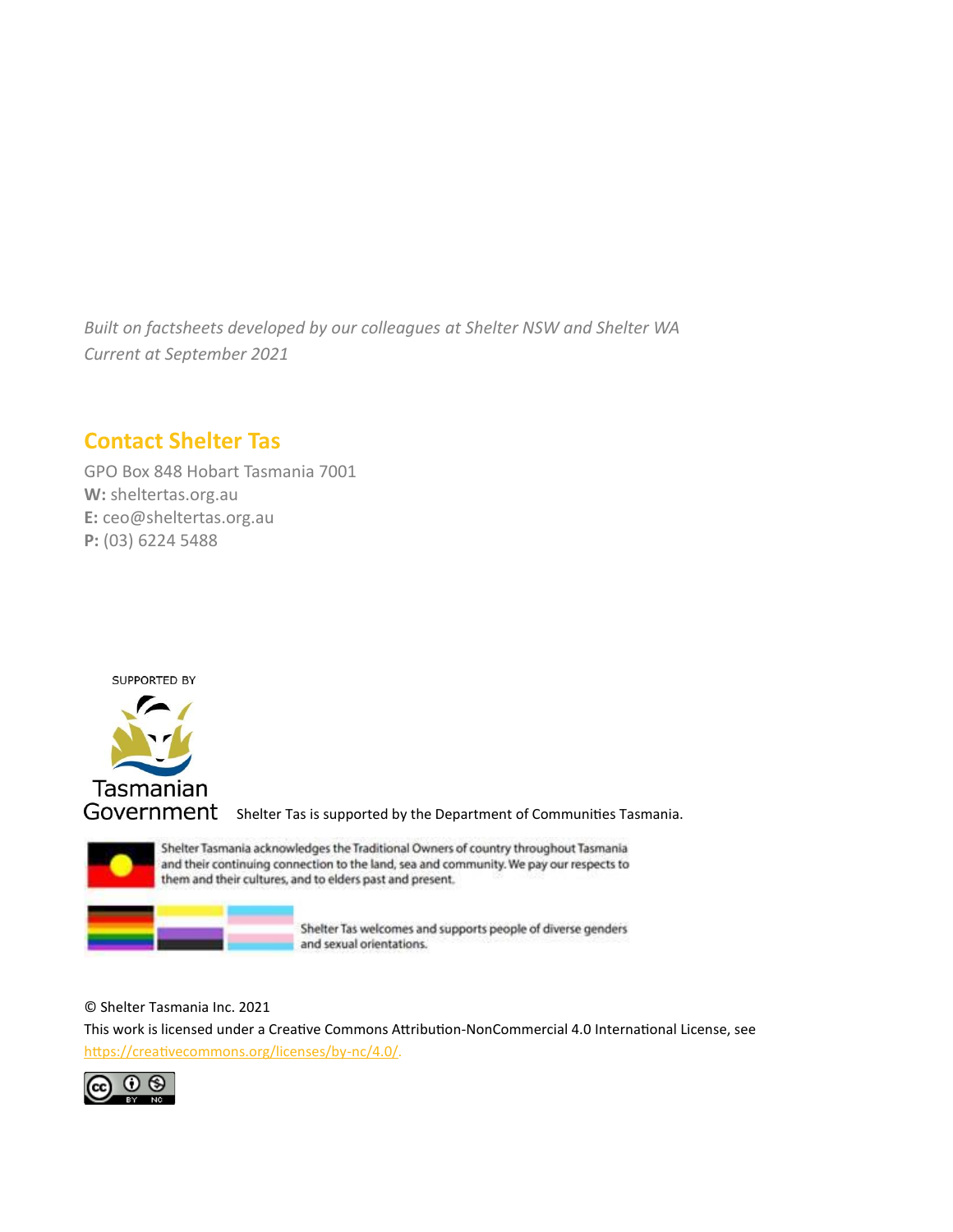## **Shelter Tasmania fact sheet: Housing and Homelessness Terms**

This fact sheet is a handy guide to some common terms and jargon used in lutruwita/Tasmania's Housing and Homelessness Sector. Current at September 2021

**Aboriginal Community Housing** Aboriginal Housing Services Tasmania (AHST) provides secure, appropriate and affordable rental housing to Aboriginal and Torres Strait Islander People in lutruwita/Tasmania. Aboriginal Housing Services Tasmania (AHST) has approximately 330 homes throughout lutruwita/Tasmania. Aboriginal Housing applications can be made through Housing Connect 1800 800 500. For more information see

[https://www.health.tas.gov.au/service\\_information/services\\_files/aboriginal\\_housing\\_service\\_lutruwit](https://www.health.tas.gov.au/service_information/services_files/aboriginal_housing_service_lutruwita/Tasmania) [a/Tasmania](https://www.health.tas.gov.au/service_information/services_files/aboriginal_housing_service_lutruwita/Tasmania)

**Accessible** An accessible home is designed to meet the needs of people requiring higher level access, and usually designed and built with a specific person's needs in mind. An accessible house meets *Australian Standard AS 1428.1-2001*, is designed for access and mobility, and is able to accommodate wheelchair users in all areas of the dwelling.

<span id="page-2-2"></span>**Adaptable/adaptability** A dwelling that is 'adaptable' has been built so it can be easily altered at a later date to meet the needs of someone with a disability. See also 'universal housing design' and 'visitability'. An adaptable house meets *Australian Standard AS 4299-1995*, which provides guidance for designing houses to accommodate varying degrees of physical ability over time.

<span id="page-2-1"></span>**Affordable housing** The standard test for affordable housing is that a household in the lower 40% by income should not pay more than 30% of their gross income on housing, known as the 30/40 rule. In a broader sense, housing is generally considered to be 'affordable' if the household members are not in housing stress after they have paid for their housing, whether renting of buying. Housing is unaffordable for a household when paying their housing cost leaves them in housing stress or living in poverty. See also ['Affordable rental housing',](#page-2-0) ['Housing stress'](#page-5-0), ['Low-income household',](#page-6-0) 'Rental [Affordability Index',](#page-8-0) and ['Social Housing'.](#page-9-0)

<span id="page-2-0"></span>**Affordable rental housing** In the broadest sense, this can include any rental housing where the household can pay their rent without falling into housing stress or hardship. Affordable rental housing also has a technical sense which means a form of housing for low–moderate income households where the rent is set at a proportion (e.g. 75% or 80%) of the rent that would normally be charged for the property in the private rental market. This technical sense of affordable rental housing is different from social housing where the rent is usually set as a proportion of the tenant's income. See also NRAS, or [National Rental Affordability Scheme.](#page-7-0)

**Appropriate** Shelter Tas calls for affordable, **appropriate**, safe and secure housing for all Tasmanians. In this context, 'appropriate' includes having a dwelling that meets the needs of the household, such as being right-sized, adequate heating and cooling options, built and maintained to avoid causing health problems (such as mould), located within reach of services, employment, education and transport options, and the like.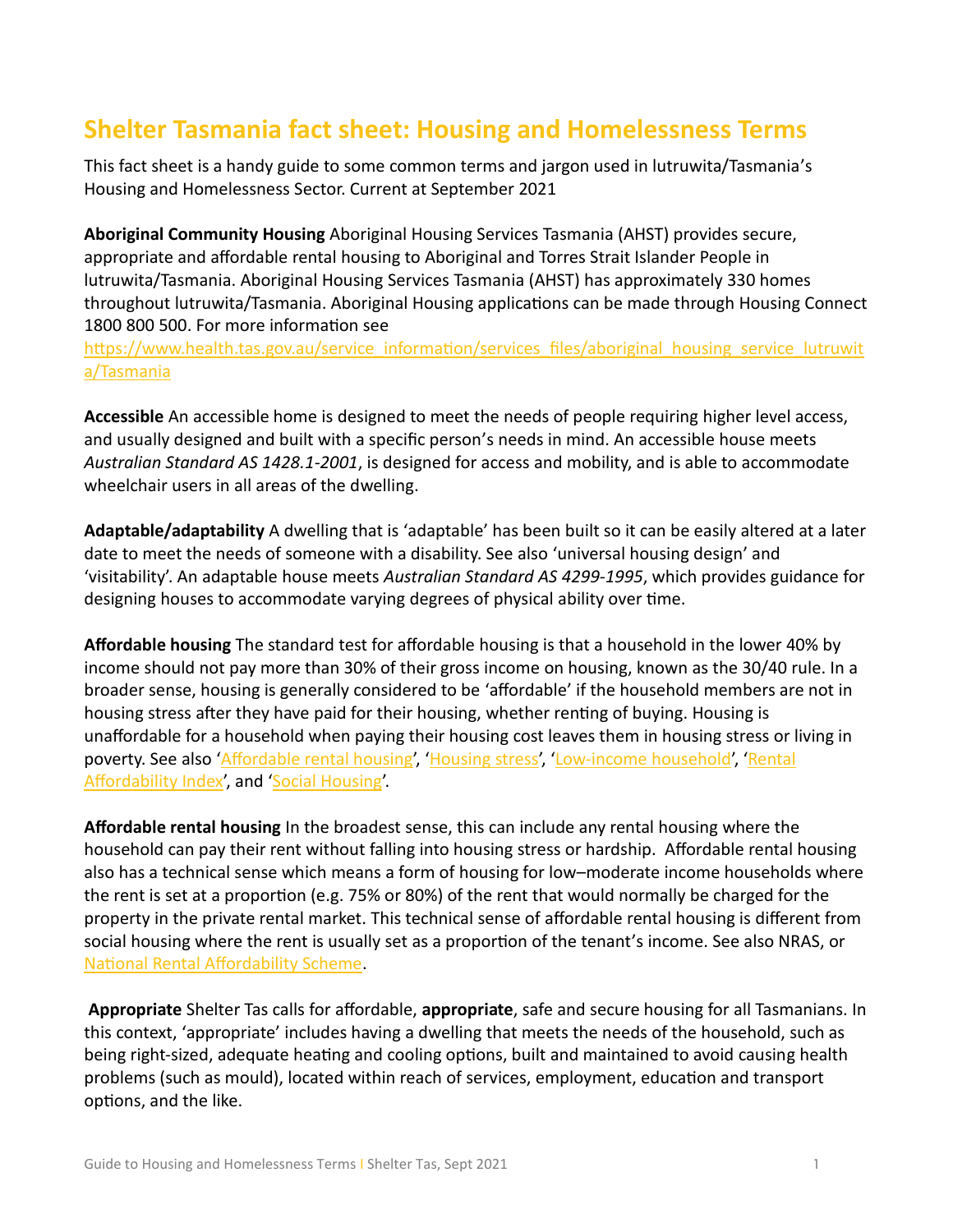**Assessable Income** Assessable income refers to the components of income that Communities Tasmania and Community Housing Providers (CHP) use to determine the tenant contribution payable in rent, which is a proportion of assessable income. In the social housing rent model, Commonwealth Rent Assistance (CRA) is charged in addition to the proportion of assessable income. See also **Commonwealth Rent Assistance**.

**Chronic Homelessness** Some people experience homelessness for long periods of time, or repeatedly, and are said to experience chronic homelessness. Chronic homelessness is extremely harmful to people as it creates or make worse physical illness, mental illness, or substance use disorder, and places people at high risk of violence.

<span id="page-3-0"></span>**Commonwealth Rent Assistance (CRA)** Commonwealth Rent Assistance is a non-taxable income supplement payable to eligible people who rent in the private rental market or community housing. As at June 30 2020, 41 192 people were receiving CRA in lutruwita/Tasmania, an increase from 2019. [https://www.aihw.gov.au/reports/housing-assistance/housing-assistance-in-australia-](https://www.aihw.gov.au/reports/housing-assistance/housing-assistance-in-australia-2020/contents/financial-assistance)[2020/contents/financial-assistance](https://www.aihw.gov.au/reports/housing-assistance/housing-assistance-in-australia-2020/contents/financial-assistance)

**Commonwealth Rent Assistance (CRA) and Social Housing Rents** *Social housing* rents are charged as a percentage of assessable household income (usually 25%) plus 100% of Commonwealth Rental Assistance (*CRA*). Tasmania's Community Housing Providers, under the Better Housing *Futures* (2013- 2016) and Community Housing Growth Program (2021- ) charge social housing rents on this model.

**Community Housing** Housing managed by non-profit, non-government organisations. In lutruwita/Tasmania, most community housing is social housing where management of large tranches of public housing has been transferred from Housing Tasmania (the Department of Communities) to a group of large, registered Community Housing Providers. [See Shelter Tas website](https://sheltertas.org.au/)*.* 

**Community Housing in lutruwita/Tasmania** Community housing has a very strong presence in lutruwita/Tasmania, and manages over half of the state's current social housing stock. The main Community Housing Providers in lutruwita/Tasmania are Centacare Evolve Housing, Housing Choices Tasmania, Community Housing Limited (CHL), Mission Australia Housing and Salvation Army Housing. See [https://www.communities.tas.gov.au/housing/about/tenants/community\\_housing](https://www.communities.tas.gov.au/housing/about/tenants/community_housing)

**Community Housing Providers (CHPs)** are not for profit organisations which provide housing at below market rents usually to low income earners and other specific target groups.

**Community Housing Industry Association (CHIA)** CHIA is the national peak body that represents Community Housing Providers. Shelter Tas is the CHIA representative in lutruwita/Tasmania.

**Congregate living** Congregate living settings refer to a range of facilities where people (most or all of whom are not related) live or stay overnight and use shared spaces such as kitchens, living areas, and sometimes bathrooms or sleeping areas. These include aged care facilities, some supported accommodation facilities, some shelters.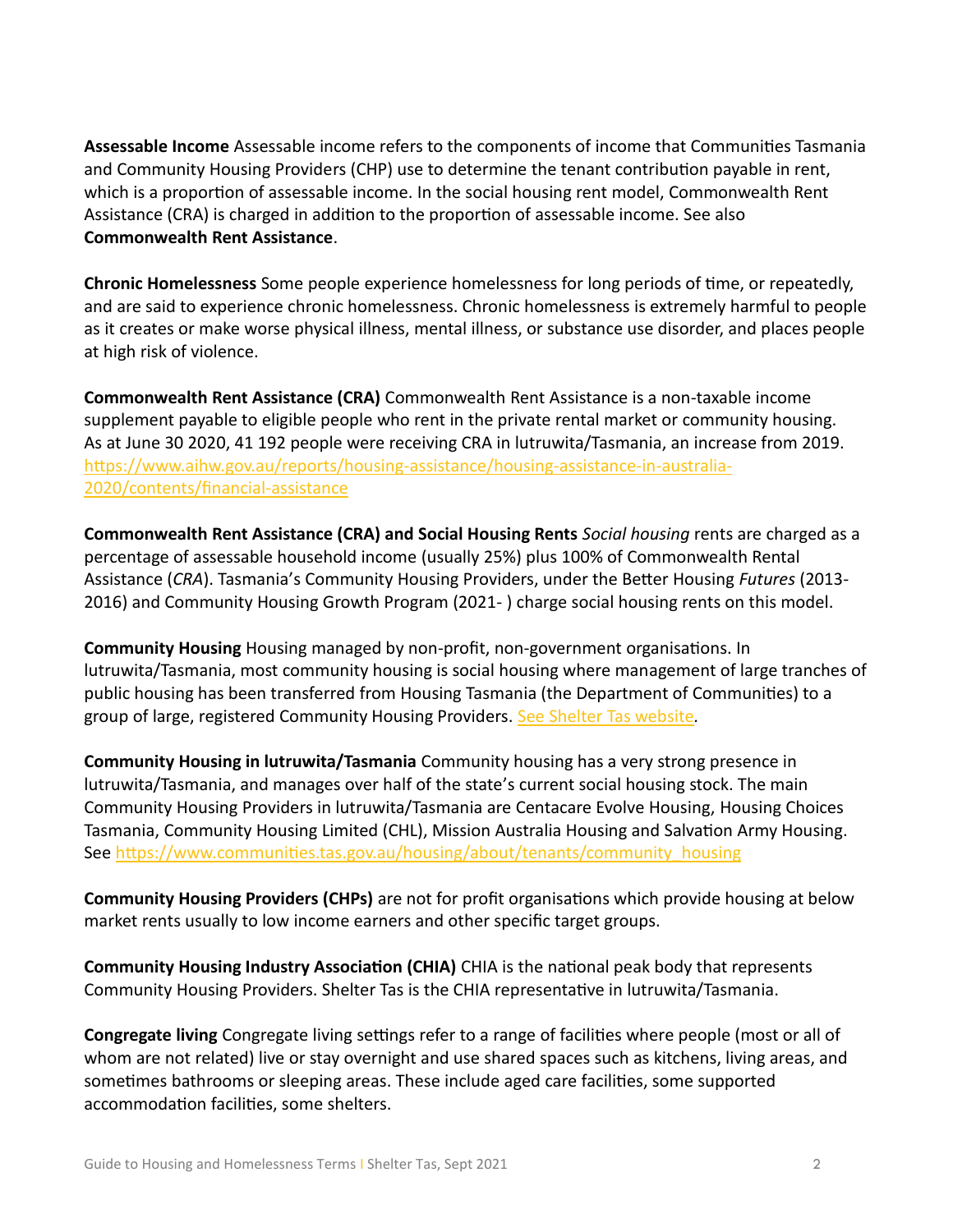#### **CRA** see [Commonwealth Rent Assistance](#page-3-0)

**Crisis housing** Short-term accommodation provided for people who are experiencing or are at risk of homelessness. See also Specialist Homelessness Services (SHS).

**Dashboard** In lutruwita/Tasmania, the Housing Dashboard is an online source of information that provides a monthly update on a number of indicators including the number of applicants on the Social Housing Waitlist, the average wait time for priority applicants, the number of applications resulting in people being housed, and the number of households assisted through various programs. [https://www.communities.tas.gov.au/housing/lutruwita/Tasmanian\\_affordable\\_housing\\_strategy/repo](https://www.communities.tas.gov.au/housing/tasmanian_affordable_housing_strategy/reporting) [rting](https://www.communities.tas.gov.au/housing/tasmanian_affordable_housing_strategy/reporting)

**Dwelling** A dwelling can be any form of housing, including detached houses, flats or units, caravans or any other structure that can be used as someone's home.

**Group home** A home where a number of people (generally people with support needs, such as people with disabilities or mental health conditions) live together in the one house. Support is generally included as part of the housing, either through live-in support workers or visiting workers.

**Homelessness** When a person does not have a home or suitable accommodation that meets their needs. According to the Australian Bureau of Statistics (ABS) definition, people are considered to be experiencing homeless if their current living arrangement is in a dwelling that is inadequate; or has no tenure, or if their initial tenure is short and not extendible; or does not allow them to have control of, and access to space for social relations. This definition includes people who are 'couch surfing', living in overcrowded conditions and who don't have appropriate agency where they live, as well as people who are sleeping rough.

Any episode of homelessness harms the person who experiences it, as their security, safety, agency and control, ability to manage medical conditions and engagement with education or employment are compromised.

Many people who would not call themselves homeless live in circumstances that meet the definition of homelessness.

**Homelessness in lutruwita/Tasmania** See the Shelter Tasmania Homelessness in lutruwita/Tasmania fact sheet here [https://sheltertas.org.au/wp-content/uploads/2021/06/ST\\_FACT-SHEET\\_Homelessness](https://sheltertas.org.au/wp-content/uploads/2021/06/ST_FACT-SHEET_Homelessness-updatedJune2021.pdf)[updatedJune2021.pdf](https://sheltertas.org.au/wp-content/uploads/2021/06/ST_FACT-SHEET_Homelessness-updatedJune2021.pdf)

**Homelessness Week** Homelessness Week is a national week held in the first week of August each year, dedicated to raising awareness about Homelessness and the Services that support people experiencing homelessness, to highlight the lived experience of homelessness, to combat stereotypes. See [www.sheltertas.org.au](http://www.sheltertas.org.au/) and<https://sheltertas.org.au/homelessness-week-2021/>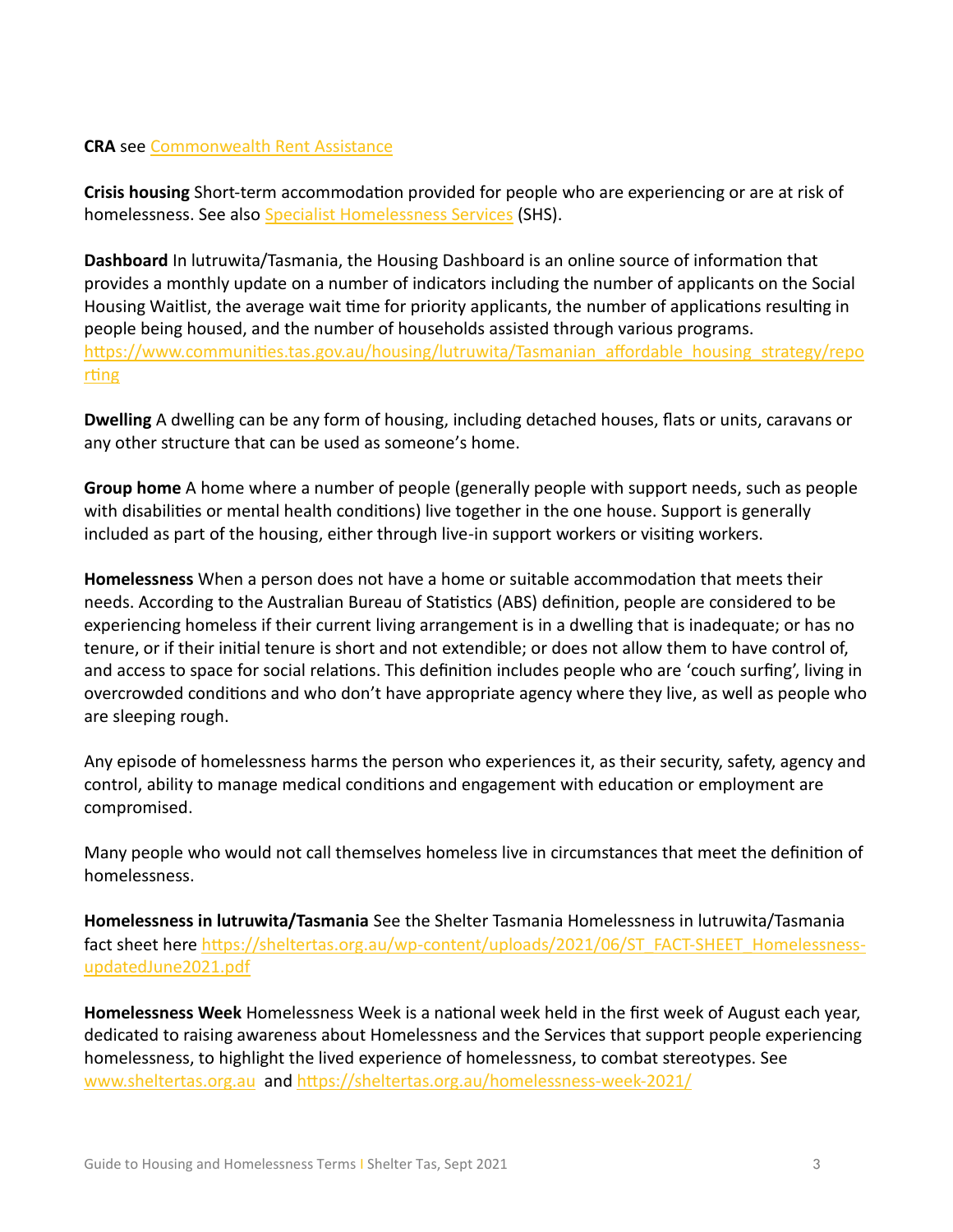**Household** Any group of people who live in a particular dwelling. The term can be used to refer to a single person, a family of any sort, a group of unrelated adults, or any other combination of people.

**Household Income** This is the total income coming into the household and is used by Communities Tasmania and Community Housing Providers to determine the tenant contribution paid in rent. In most cases, this is set at 25% of household income. Commonwealth Rent Assistance is added to the rent on top of the proportion of household income.

**Housing Assistance** Any activity, typically a program, designed to assist people to meet their housing needs, in the form of housing. It usually does not include government assistance with housing costs that is delivered through the taxation system (for example, stamp duty concessions) or the incomesupport system (such as Commonwealth Rent Assistance).

**Housing Assistance in lutruwita/Tasmania** To access Housing Assistance in lutruwita/Tasmania, call Housing Connect on 1800 800 588. Housing Connect can help with private rental assistance, rental bonds, private rental incentives, application for social housing (public and community housing), Rapid Rehousing, finding a bed for the night and seeking assistance following family violence. Details of the Housing Assistance programs funded by the Tasmanian government are available at <https://www.communities.tas.gov.au/housing>

**Housing Connect** Housing Connect is a statewide set of services that include assessment of need, housing applications, private rental assistance, crisis response, access to emergency and crisis accommodation, case management, life skill support, case coordination and complex support. These activities are aimed at responding to the presenting needs of those who are experiencing or at risk of homelessness, and are delivered by a number of organisations working collaboratively. To contact Housing Connect, call 1800 800 588

<https://www.communities.tas.gov.au/housing/housing-connect/the-housing-connect-system-fact-sheet>

**Housing Cooperatives** (Co-ops) Housing co-operatives are not-for-profit legal associations formed for the purpose of providing a housing product for members and are usually owned and controlled by members.

**Housing First** A model that provides long term housing to people experiencing homelessness, along with support to help the person sustain their housing and deal with the issues that led to them becoming or staying homeless. A Housing First model does not require a person to resolve issues before becoming eligible for housing, and the person ideally does not need to spend time in short term or crisis accommodation, but is directly assisted into in their long-term home.

<span id="page-5-0"></span>**Housing Stress** A household is considered to be in 'housing stress' if its income is in the bottom 40% of incomes and it is paying more than 30% of its income on housing. This may also be referred to as 'housing unaffordability'. See also ['Affordable housing'.](#page-2-1)

**Inclusionary Zoning** Inclusionary zoning is defined as a land use planning intervention by government designed to ensure that a proportion of a residential development includes a number of affordable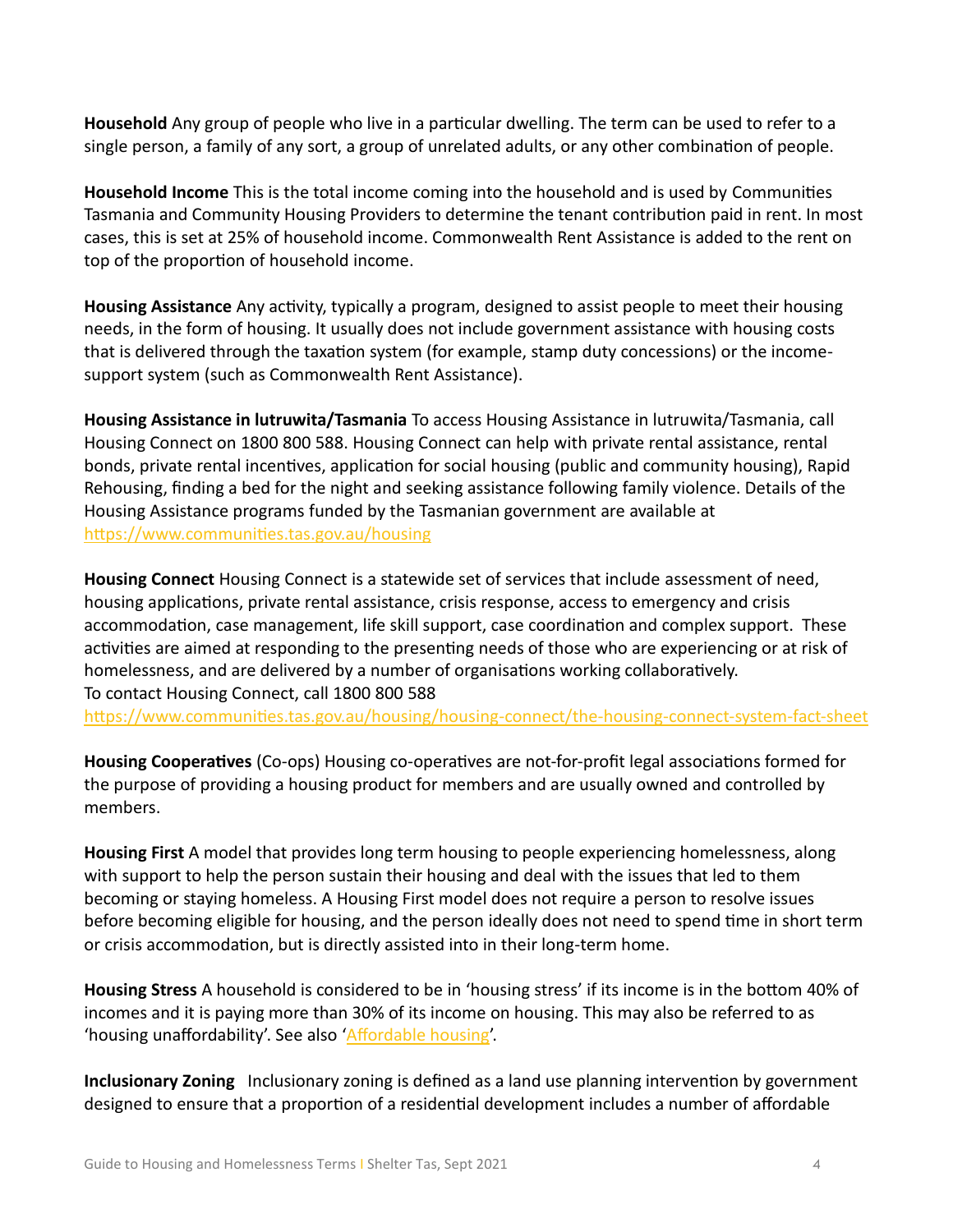and/or social housing dwellings. Inclusionary zoning can be mandated (compulsory) or encouraged by incentives for developers such as a density bonus, or reduction in fees or costs.

**Income-based rent** A formula for charging rents in social housing where the maximum rent is capped at a percentage of gross household income, usually no more than 25% so the household will not fall into housing stress. In contrast, in the private rental market, a set rent is charged for a property and does not vary to reflect changes to the household income. See also **Assessable Income** and **Commonwealth Rent Assistance**.

<span id="page-6-1"></span>**Indigenous Community Housing (ICH)** Indigenous Community Housing is the national term for housing is owned or managed by an Indigenous community housing organisation or remote Aboriginal and Torres Strait Islander Councils. These bodies can directly manage the dwellings or sublease tenancy management services to the relevant state/territory housing authority or another organisation. ICH is available to households with at least 1 Indigenous member.

In lutruwita/Tasmania, the preferred term is Aboriginal Community Housing. As at December 2020, there are 17 396 ICH dwellings nationally, and 87 in lutruwita/Tasmania. See [https://www.aihw.gov.au/reports/housing-assistance/housing-assistance-in-australia/contents/state](https://www.aihw.gov.au/reports/housing-assistance/housing-assistance-in-australia/contents/state-and-territory-summary-data)[and-territory-summary-data](https://www.aihw.gov.au/reports/housing-assistance/housing-assistance-in-australia/contents/state-and-territory-summary-data)

**Indigenous Housing** see [State Owned and Managed Indigenous Housing](#page-9-1) (SOMIH) an[d Indigenous](#page-6-1)  [Community Housing](#page-6-1) (ICH). In lutruwita/Tasmania, the preferred term is Aboriginal Community Housing.

**Intermediate housing** Affordable housing that is targeted to moderate-income households, e.g. rental housing let at below-market rents, shared equity schemes, rent-to-buy schemes, or owner-occupied housing sold at below market rates.

**Key worker housing** 'Key worker' is a term used for workers in essential public services such as police, health and education. The terms 'key worker' and 'essential worker' can also be applied to low-paid workers such as cleaners and care workers whose work is essential, and who may find it difficult to access affordable housing due to their low incomes. Defence Housing Australia, teacher housing authorities and mining companies all provide key worker housing.

**Lived Experience** The knowledge gained from lived experience is understood in contrast to knowledge held by professionals and workers, which is gained from study or working in an area. Recognising lived experience means that the important and valuable knowledge or expertise that people have gained from their experience can significantly improve or lead the design, development and delivery of policy and services. For example, a person may have lived experience of homelessness, of health and mental health services or of a service provided by Centrelink. Related terms are 'consumer voice', 'consumer engagement', 'expert in experience', 'service user voice', and the like.

<span id="page-6-0"></span>**Low-income household** The terms 'very low-income household', 'low-income household', 'lower income household' and 'moderate income household' may not always be used very precisely. However, in general a 'very low-income household' will be one where the sole income is a government pension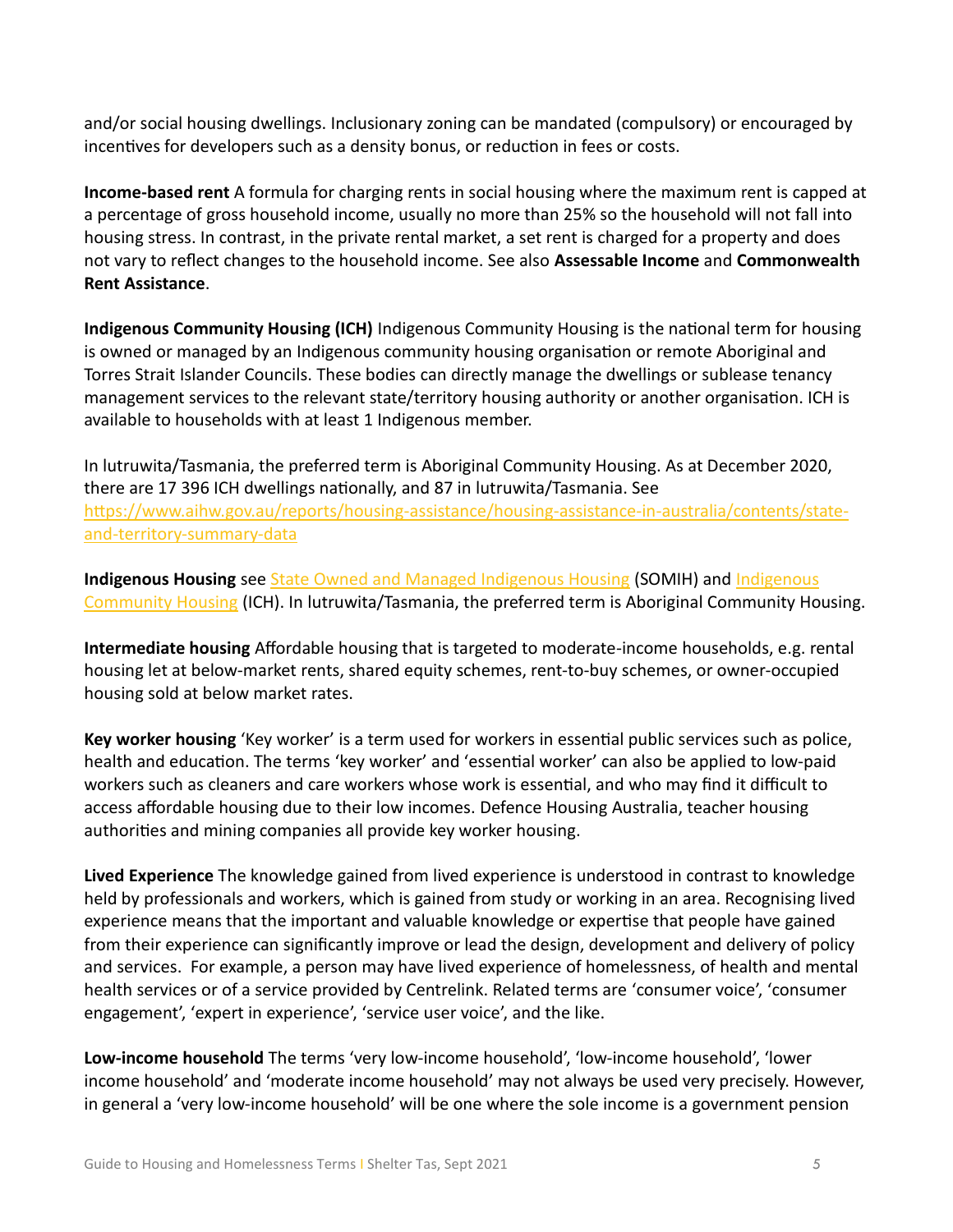or benefit, a 'low-income household' will be a household in the bottom 20% of the household income range, a 'lower income household' will be one in the bottom 40% of incomes and a 'moderate income household' will be one in the bottom 40% but not in the bottom 20% (or sometimes one in the bottom 60%).

**Marginal Housing** Housing that is not adequate for reasons such as no security of tenure, lack of privacy, the dwelling is overcrowded, or it does not have basic facilities, such as a caravan or garage.

#### **Moderate-income household** See ['Low-income household'](#page-6-0)

**MyBond** MyBond is the online system for managing rental bonds in lutruwita/Tasmania. Before paying a bond, the owner or agent and tenant must register in MyBond. See also Rental Deposit Authority.

**NHHA** The National Housing and Homelessness Agreement. See [https://www.dss.gov.au/housing](https://www.dss.gov.au/housing-support-programs-services-homelessness/national-housing-and-homelessness-agreement)[support-programs-services-homelessness/national-housing-and-homelessness-agreement](https://www.dss.gov.au/housing-support-programs-services-homelessness/national-housing-and-homelessness-agreement)

**NHFIC** The National Housing Finance and Investment Corporation. See [https://www.nhfic.gov.au/about](https://www.nhfic.gov.au/about-us/)[us/](https://www.nhfic.gov.au/about-us/)

<span id="page-7-0"></span>**NRAS** The National Rental Affordability Scheme (NRAS) commenced in 2008, providing a financial incentive for up to ten years in order to increase the supply of new and affordable rental dwellings. Housing providers ("approved participants") delivered affordable rental dwellings, where a tenant would pay at least 20 per cent below market rent. The period of discounted rent ends after ten years, leaving some tenants exposed to significant rent increases. See [https://www.dss.gov.au/our](https://www.dss.gov.au/our-responsibilities/housing-support/programmes-services/national-rental-affordability-scheme)[responsibilities/housing-support/programmes-services/national-rental-affordability-scheme](https://www.dss.gov.au/our-responsibilities/housing-support/programmes-services/national-rental-affordability-scheme)

#### **OOHC** – see [Out of Home Care](#page-7-1)

<span id="page-7-1"></span>**Out of Home Care** Out of home care is the system that provides formal care to children and young people who are assessed as unable to live safely at home. It includes foster care, kinship care, therapeutic residential care, salaried care and other specialised care. <https://www.communities.tas.gov.au/children/oohc>

**Person-centred** Person-centred services or care means an approach to service or care that is respectful of and responsive to the preferences, needs and values of the people receiving the service or care

**Private Rent Assistance (PRA)** In lutruwita/Tasmania, Private Rental Assistance helps eligible people on low incomes to cover the cost of paying their rent, paying a bond or moving costs in the private rental market. Contact Housing Connect on 1800 800 588 for more information.

**Public housing** Social housing rented out directly to low-income tenants by a state or territory housing department.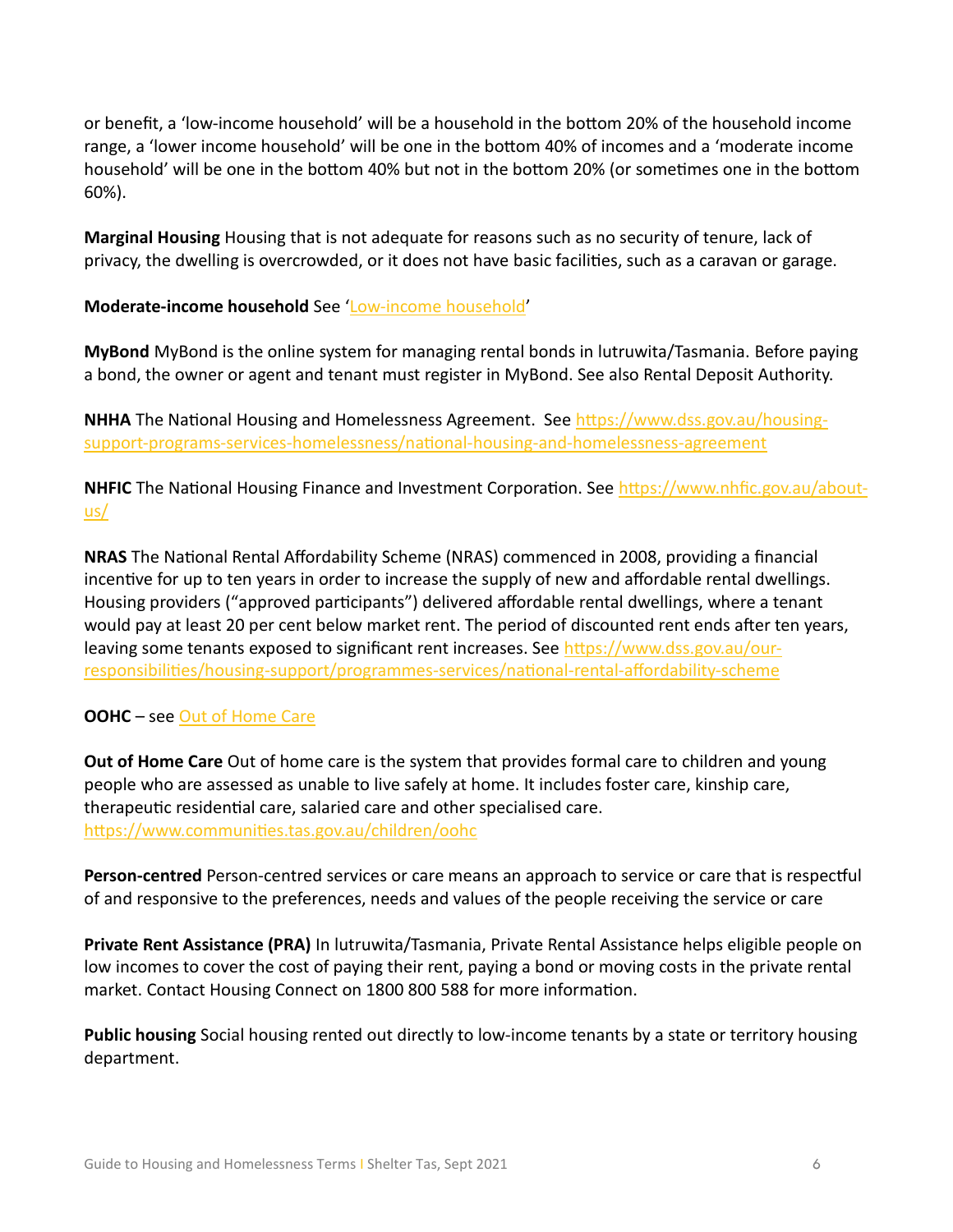**Rapid Rehousing** lutruwita/Tasmania's Rapid Rehousing Program provides housing and support to people in need including those affected by family violence, clients exiting Mental Health Services inpatient units and prisoners exiting lutruwita/Tasmanian Prison Services. Contact Housing Connect on 1800 800 588 for more information.

**RDA** see Residential Deposit Authority

<span id="page-8-0"></span>**Rental Affordability Index (RAI)** The Rental Affordability Index is an annual report that tracks rental affordability over time across Australia. It has a particular focus on low income households, and provides an easy to understand indicator of rental affordability relative to household incomes. The RAI has been produced by National Shelter, SGS Economics, Bendigo Bank, and Brotherhood St Laurence since 2015.<https://shelter.org.au/category/publications/rental-affordability-index/>

**Resi** Abbreviation for Residential, for example, Resi Aged Care is short for Residential Aged Care.

**Residential Deposit Authority (RDA)** All rental bonds in lutruwita/Tasmania are lodged with the RDA. A rental bond (sometimes called a 'security deposit') is a payment by a tenant which acts as a security for the owner. You can pay a bond as one amount, or each tenant can contribute an amount, called a **bond contribution**. [https://cbos.tas.gov.au/topics/housing/renting/bonds/bond-lodgement-and-paying-a](https://cbos.tas.gov.au/topics/housing/renting/bonds/bond-lodgement-and-paying-a-bond-contribution)[bond-contribution](https://cbos.tas.gov.au/topics/housing/renting/bonds/bond-lodgement-and-paying-a-bond-contribution) 

**Rough-Sleeping** People sleeping, or bedded down, in the open air (such as on the streets, or in doorways, parks or bus shelters); people in buildings or other places not designed for habitation (such as barns, sheds, car parks, cars, derelict boats, stations, or 'camps').

#### **SAF** see [Supported Accommodation Facility](#page-9-2)

**Salaried care (previously known as Therapeutic Residential Care)** is care provided to young people in a residential setting under state funded programs. It seeks to provide a healing environment and experiences for young people, which supports and assists them to overcome many of the challenges which they may have encountered in their life.

**Shared equity** An arrangement where ownership of a dwelling is shared between its occupier (the household that lives in it) and a third party – generally either a government housing department, a community housing association or a private sector company. Shared equity is a way of assisting moderate-income households into homeownership and the arrangement usually includes provision for the occupier to purchase the remaining share at a later date.

**Shared equity in lutruwita/Tasmania** In lutruwita/Tasmania, Communities Tasmania operates a shared equity scheme called HomeShare see<https://www.homesharetas.com.au/how-does-it-work/>

**SHS** see Specialist Homelessness Service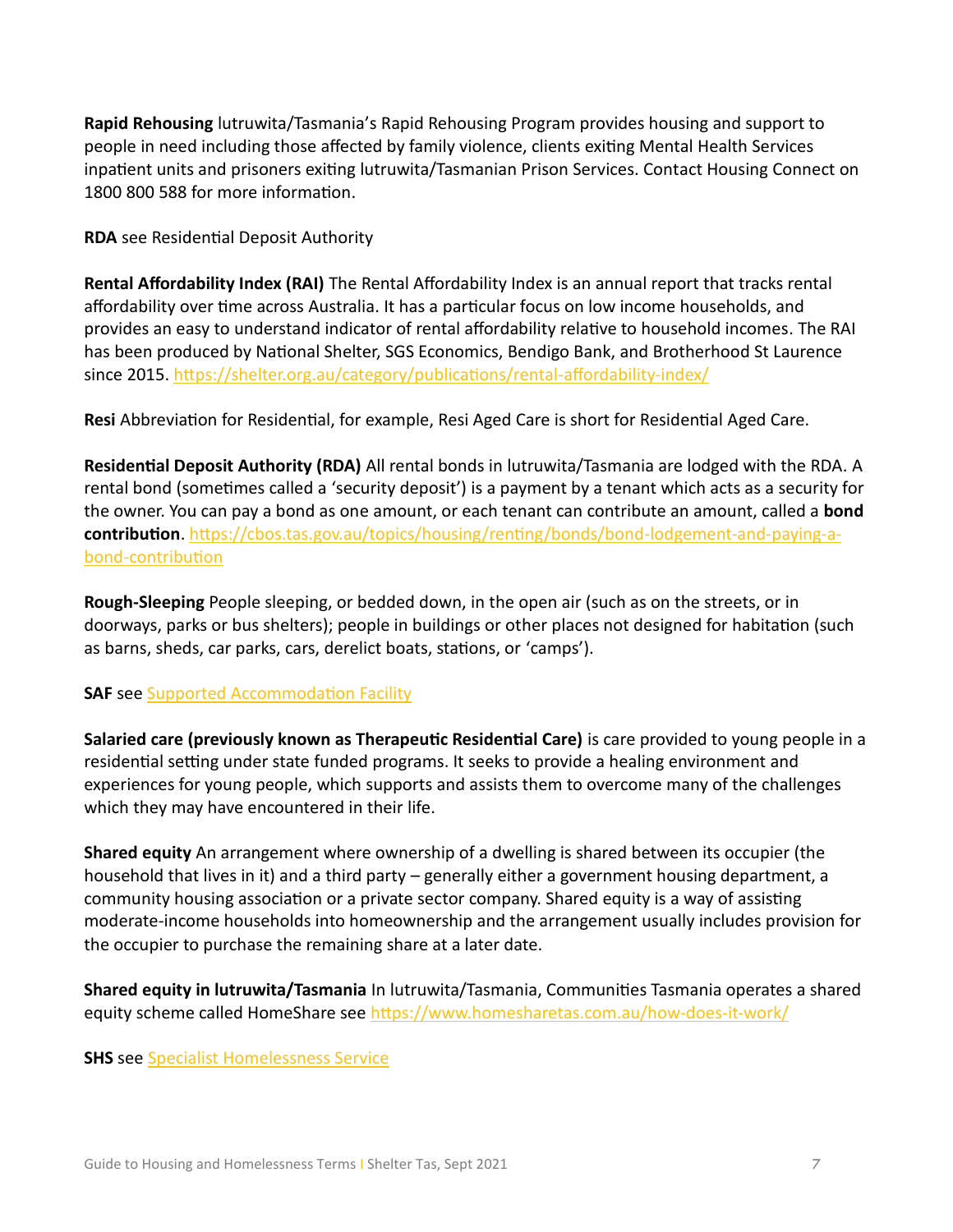<span id="page-9-0"></span>**Social housing** Affordable rental housing targeted to low-income households and provided on a 'longterm' basis (generally for as long as the household continues to need it). Social housing includes public housing, some forms of community housing, Aboriginal rental housing, and some housing specifically designed for seniors. Social housing tenants typically pay an income-based rent, and their homes are provided on a 'long-term' basis, generally for as long as the household continues to need it.

**Specialist Homelessness Service (SHS)** For a list of Specialist Homelessness Services, including emergency accommodation shelters see [www.sheltertas.org.au](http://www.sheltertas.org.au/) For statistics on SHS see <https://www.aihw.gov.au/reports-data/health-welfare-services/homelessness-services/overview>

<span id="page-9-1"></span>**State Owned and Managed Indigenous Housing (SOMIH)** State owned and managed Indigenous housing is administered by state and territory governments and is specifically targeted to Indigenous households (a household with at least 1 Indigenous member). In lutruwita/Tasmania, the preferred term is Aboriginal Community Housing. In lutruwita/Tasmania in 2020 there were 218 SOMIH properties, nationally there were 14 639 SOMIH dwellings. [https://www.aihw.gov.au/reports/housing](https://www.aihw.gov.au/reports/housing-assistance/housing-assistance-in-australia/contents/state-and-territory-summary-data)[assistance/housing-assistance-in-australia/contents/state-and-territory-summary-data](https://www.aihw.gov.au/reports/housing-assistance/housing-assistance-in-australia/contents/state-and-territory-summary-data)

**Supported accommodation** A form of affordable rental housing where provision of housing is linked with provision of some form of support to the household. Supported housing is typically provided to people who are exiting homelessness (see crisis housing), to people with disabilities or chronic health issues (see group homes) or to older people with low-level support needs.

<span id="page-9-2"></span>**Supported Accommodation Facility (SAF)** These facilities provide supportive, affordable and long-term accommodation for a range of different age groups, who require support or are at risk of homelessness. Tenants live in independent units, with access to training, and communal facilities on site.

**Tasmanian Affordable Housing Strategy** The *Tasmanian Affordable Housing Strategy 2015-25* is a State Government Strategy designed to help Tasmanians most in need into affordable accommodation, by increasing the supply of affordable homes and delivering other housing assistance programs. See [https://www.communities.tas.gov.au/housing/lutruwita/Tasmanian\\_affordable\\_housing\\_strategy](https://www.communities.tas.gov.au/housing/tasmanian_affordable_housing_strategy)

**Tasmanian Affordable Housing Action Plans** Specific actions and initiatives from the Tasmanian Affordable Housing Strategy are set out in the *[Affordable Housing Action Plan 2015 –](https://www.communities.tas.gov.au/__data/assets/pdf_file/0012/30252/150596_TAH_Action_Plan_web_print.pdf) 2019* (Action Plan 1) and the second stage the *[Affordable Housing Action Plan 2019-](https://www.communities.tas.gov.au/__data/assets/pdf_file/0027/31698/TAH_Action-Plan-2019-2023.pdf) 2023* (Action Plan 2).

**Tenants' Union of Tasmania** The Tenants' Union is a specialist Community Legal Centre for residential tenants. The Tenants' Union provides free legal advice, representation and education for tenants, and advocates for the improvement of tenants' rights. <http://tutas.org.au/>(03) 6223 2641 or 1300 652 641

**Therapeutic Residential Care** (TRC, Therapeutic Resi Care) The current term is Salaried care or placements. This service provides shared homes and 24-hour care and support for young people typically aged 12 - 18 who have been referred by Child Safety Services, assisting them to achieve stability in their lives.